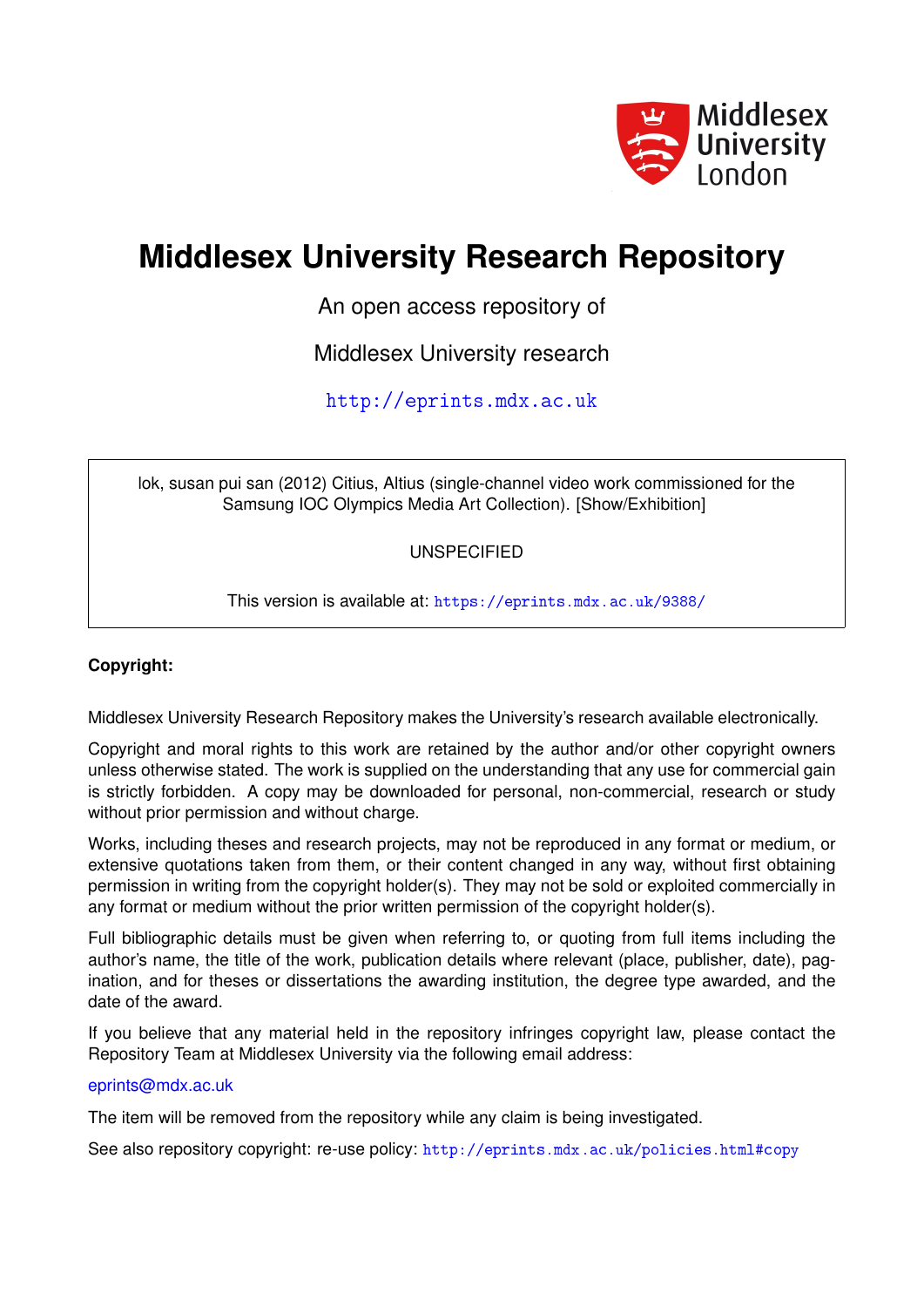# Samsung Olympic Games **Media Art** Collection

Handover Ceremony & Private Viewing 19 July 2012 **Spencer House** 

SIALBAY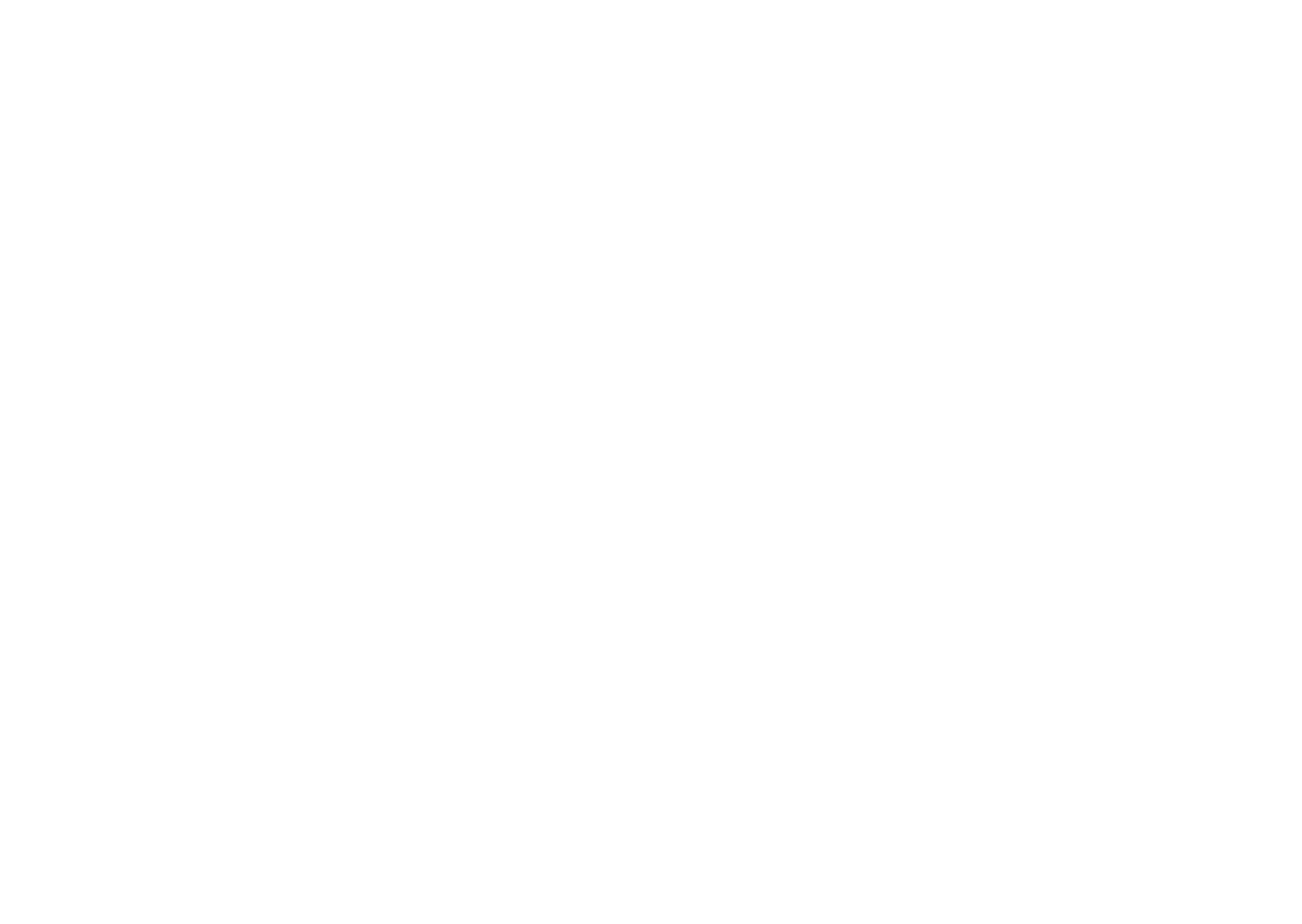Jesse Owen's 100m finals in Berlin 1936. Nadia Comaneci's perfect 10 in Montreal 1976. Eric Liddell's improbable win in Paris 1924. Usain Bolt's sprints in all of his finals in Beiling  $2008...$ .

In events where victory and defeat are separated by a fraction of a second and in millimetres, it is not surprising that moving image best captures the atmosphere, intensity and immediacy of Olympic events. What is interesting is that the history of the Modern Olympic Games and the history of moving images almost goes hand in hand. If the first legitimate film was made in 1903, the first Olympics to be recorded by film was in 1904, although only one reel survives from this. The first Olympic film was directed by Wilhelm Prager for Amsterdam (1928), whilst the first sports art film was made for Berlin (1936) by Lena Riefenstahl. The first to be televised worldwide was Rome(1960), whilst the first to be televised across the globe by satellite was  $Toky(1964)$ . Perhaps the first Olympics that could be said to be truly successful was Stockholt 1912), and unlike previous events this was extensively recorded, resulting in number surviving Pathe news reels still surviving. In that sense, 2012 marks the 100th anniversary of link between the Modern Olympics and moving images.

Blue Crystal Ball is a contemporary art exhibition that celebrates this century of close links between Olympics and moving images. recognising the importance of Moving Images in making the Olympics the global phenomena that it is, employing the most

up-to-date, almost magical technology to capture the Olympic Spirit. The presented works consist of single channel videos by 9 international artists, created in order to pass on the Olympic legacy to future generations. These works remind us of the days when leading arthouse directors were invited to make the films. For this exhibition 9 international artists were commissioned to create works which capture the nuances, beauty and magical essence of the Olympic Spirit, which is so much more than just competitive sports. After all, we all know that even when the same athletes compete in the same venue, there is something magically different about Olympic events. We remember the Olympics winner, but not the World event. This media art project seeks to enrich the Olympic experience through commissioned artworks that intelligently explore the universal aspects of the Olympic values.

Jiyoon Lee is an art historian, curator and founding director of SUUM Project & Academy in London, a global curatorial project office and educational institution. She has curated more than 30 international high profile art exhibitions including Fantastic Ordinary, Saatchi Gallery (2010), AttaKim: On-Air, Palazzo Zenobio, Venice Bienn(2009), Fantasy Studio, A Foundation, Liverpool Biennale(2008), Busan Biennal (co-curator, 2006) and Seoul: Until Now, Charlottenborg, Copenhagen (2005). Since 2010, SUUM founded contemporary art centre. 'artclub 1563' in Seoul presenting international exhibition program.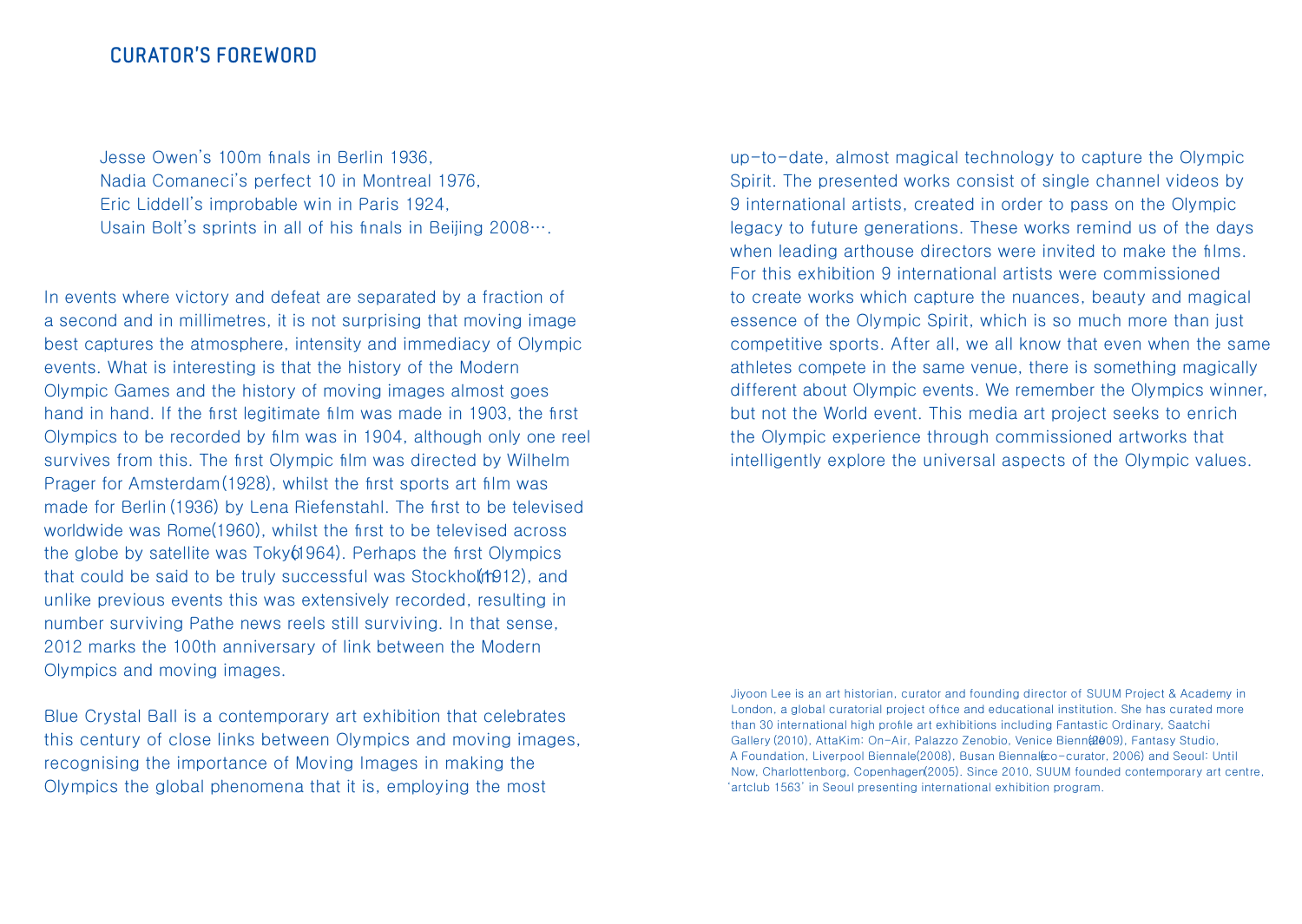#### **PROGRAM**

| 18:00       | <b>Media Viewing</b><br><b>Introduction &amp; Viewing &amp; Q&amp;A</b>                                    |
|-------------|------------------------------------------------------------------------------------------------------------|
| 18:30-19:00 | Reception                                                                                                  |
| 19:00       | <b>Handover Ceremony</b><br><b>Welcoming Speech</b><br><b>Handover Ceremony</b><br><b>Thank you Speech</b> |
| 19:15       | <b>Introduction of Collection</b>                                                                          |

19:20 **Private Viewing** 

**KOTA EZAWA CAO FEI KYUNGWOO CHUN TORSTEN LAUSCHMANN HIRAKI SAWA YEONDOO JUNG SUSAN PUI SAN LOK EMILY WARDILL KIMS00JA** 

curated by **JIYOON LEE**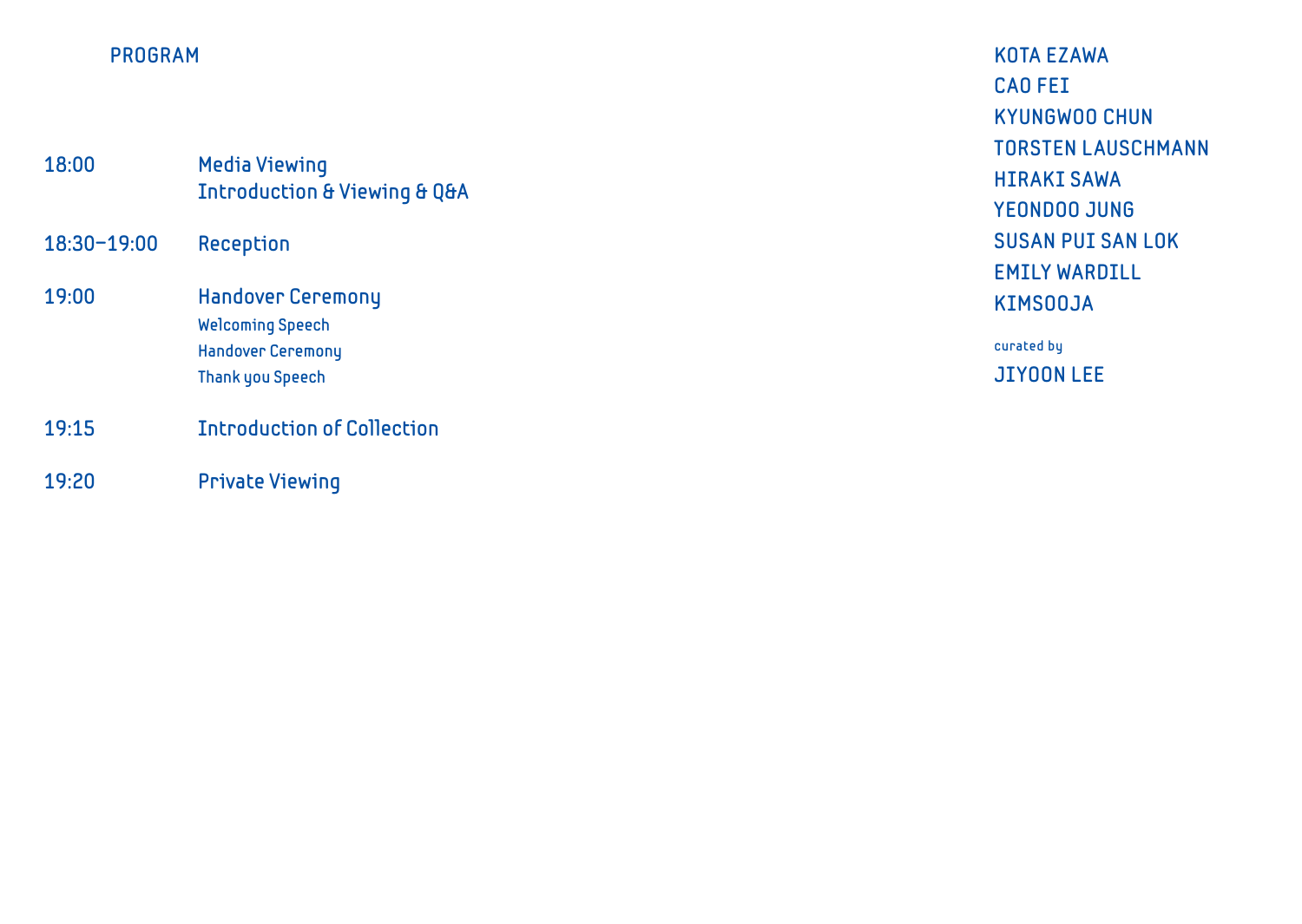In this animation, athletes are extracted from archival Olympic films and inserted into photographic land and townscapes. By isolating the athletes from their stadium environments, the various sports disciplines portrayed in this film are re-imagined as meditative and aesthetic pursuits away from spectacle and mass commerce. To make an animation also is a long and solitary process that only in the end is shared with a public. In this way, artists and athletes work in similar ways.

#### $\overline{\text{KOTA}}$  EZAWA

# **HERE, THERE AND EVERYWHERE**

SINGLE CHANNEL VIDEO, 2'00", 2012

Kota Ezawa was born in Germany, and lives and works in San Francisco and Berlin. His projects have taken the form of animations, slide projections, light boxes, paper cutouts, intaglio, etchings, ink drawings and wood sculptures. Ezawa meticulously recreates, frame-by-frame, animated sequences from television, cinema, and art history using basic digital drawing and animation software. This painstaking process creates an intriguing facsimile of the source material, which include the Kennedy assassination, the O.J. Simpson trial, and clips from the film Who's Afraid of Virginia Wolf? (1966). His work has been shown in solo exhibitions at Vancouver Art Gallery (2012); Hayward Gallery in London (2007); St. Louis Art Museum (2008); Art pace, San Antonio (2006); and the Wadsworth Atheneum in Hartford (2006). He has participated in group exhibitions at Museum of Modern Art, New York (2012); San Francisco Museum of Modern Art (2011); Metropolitan Museum of Art (2008); Andy Warhol Museum in Pittsburgh (2005); and Musée d'Art Moderne, de la Ville de Paris (2005).





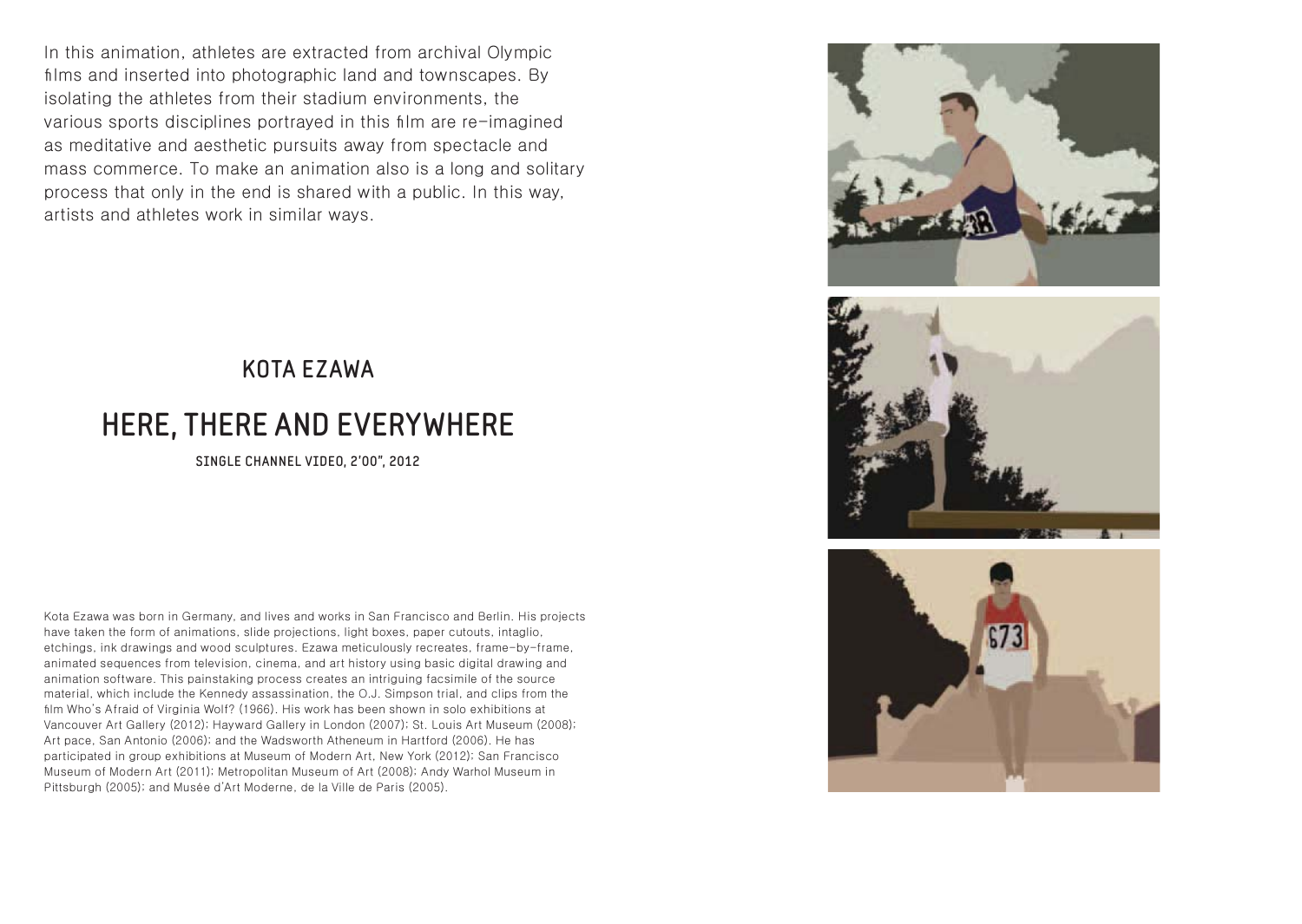RMB City is a conceptual space that can also be utilized as a mode of artistic creation, an experimental platform in which Cao Fei and her collaborators use different mediums to test the boundaries between virtual and physical existence. A Second Life Machinima of an intellectual marathon in the virtual world of RMB City stretches the meaning of physical competitions to the level of a non-stop mental conversation. The content of marathon conversation is composed with profound investigation into contemporary life and daily social issues through China as metaphor.







#### **CAO FEI**

# **INTELLECTUAL MARATHON** IN RMB CITY

SINGLE CHANNEL VIDEO, 13'00", 2012

Cao Fei was born in Guangzhou, China, and lives and works in Beijing. She mixes social commentary, popular aesthetics, references to Surrealism, and documentary conventions in her film sand installations. Her works reflect on the rapid and chaotic changes that are occurring in Chinese society today. Her recent project has been exhibited in Deutsche Guggenheim (2010); i. Mirror by China TracyNew York (2010); Shiseido Gallery, Tokyo, Japan (2009); Serpentine Gallery, London (2008); Yokohama Triennale (2008); and 52nd Venice Biennale, Chinese Pavilion (2007). She is the finalist of Future Generation Art Prize 2010, the finalist of Hugo Boss Prize 2010, and won The 2006 Best Young Artist Award by CCAA (Chinese Contemporary Art Award).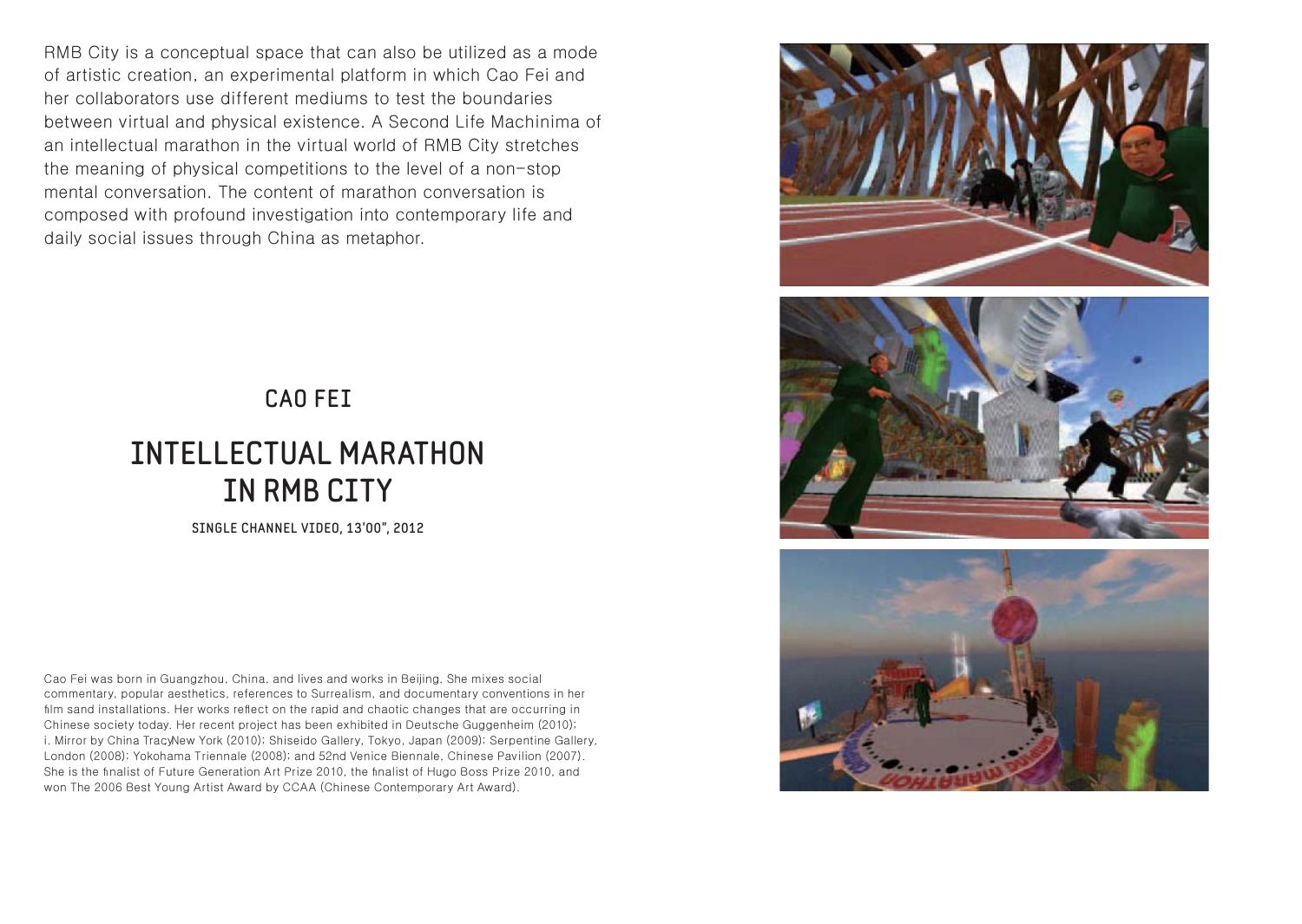Citius, Altius, Fortiustaster, higher, and stronger) is a text-writing performance which implies mistakes and accidents which take place on the road for human limitation challenge actually amplifies creative process. Participants of this performance-based video are the children from nations that hosted Olympic Games since 1896. They were asked to handwrite with their opposite hand any words of their choice among the Olympic motto "faster", "higher", and "stronger" in their own language. The pen they use to write those words was passed to the next person as if it is a baton of relay games. The written words look crooked as they were written in opposite hands. The pen, the baton, returned to the first writer after travelling to all the other participants. This symbolizes a perfect ring and harmony made out of incompleteness.

#### **KYUNGWOO CHUN**

# **PERFECT RELAY:** CITIUS, ALTIUS, FORTIUS

SINGLE CHANNEL VIDE0, 10'05", 2012

Kyungwoo Chun was born in Seoul, Korea, and lives and works in Seoul and Bremen. He has been initiating performances in which the audience is actively involved. The sensitization to an altered perception of time and the intensification of a dialogue with oneself and with others are essential aspects of his artistic practice. As diverse as the artistic approaches seem at a first glance. Chun considers both the performances and the photographs to be in equal measure "visible manifestations of that which is not visible." His work has been presented in numerous solo exhibitions in Europe and Korea and he is the recipient of winner of Public Art Competition in Bremen (2008), Art Council Korea grant, grant by Ivory Press (2008), Danish Art Council grant DIVA (2007), and the Hanmi Photography Award from the Museum of Photography Seoul (2007).





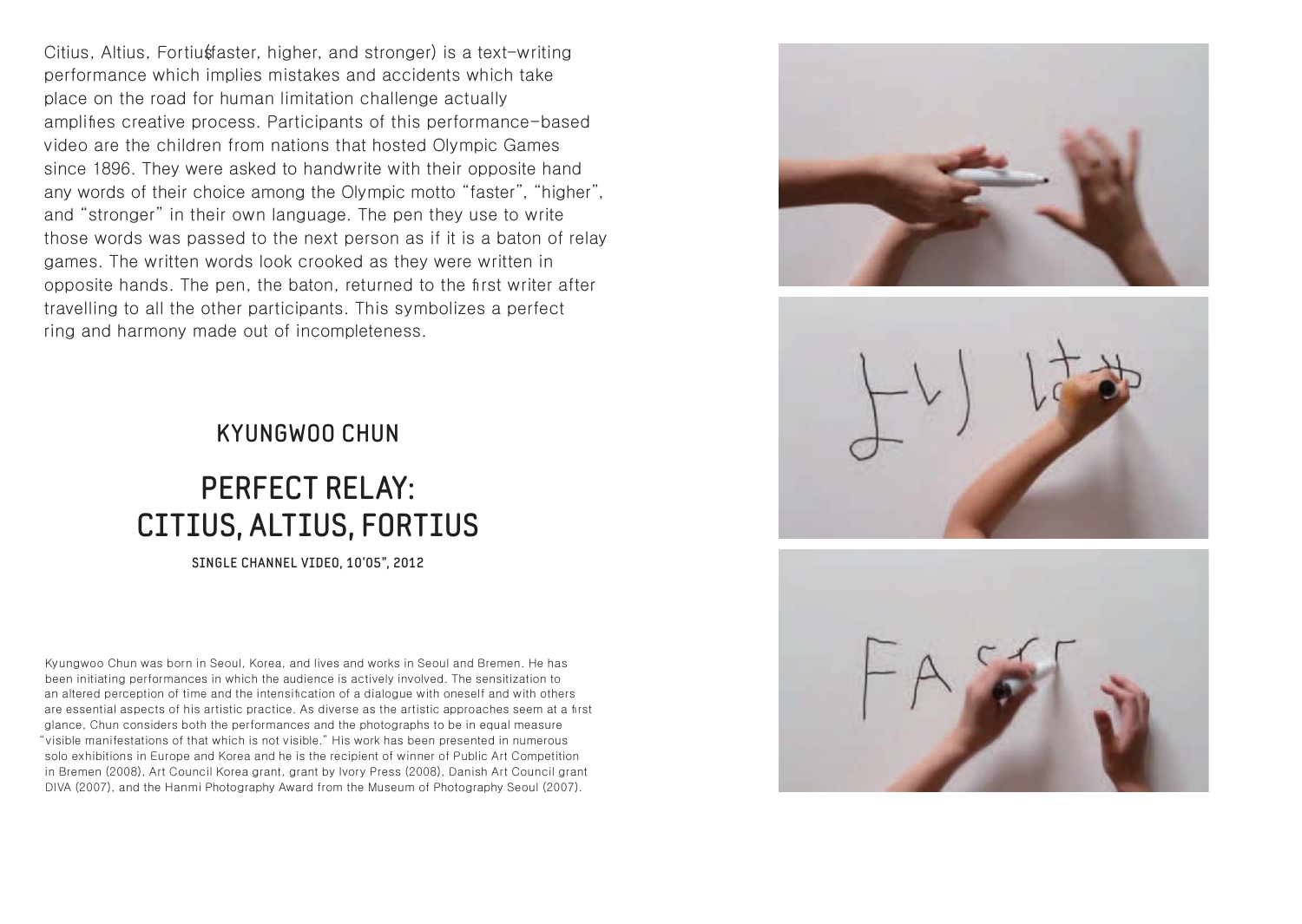In Greek mythology Khronos (Χρόνος) is said to be the personification of time. Words like Chronology and Chronometer still remind us of their etymological roots. The film Khronostries to explore audiovisually the spiritual experience of time in Olympic performances. metaphysical time which is immeasurable, meditative and truly personal, the place where the true Olympic spirit of mutual friendship, solidarity and fair play unfolds almost naturally. This space is in stark contrast to universal, measurable time, stopwatches and measuring scales, and encourages the journey into a more personal space of pain and belief.

### **TORSTEN I AUSCHMANN**

## **KHRONOS**

SINGLE CHANNEL VIDEO, 8'05", 2012 MUSIC BY STEVEN LEGGET

Torsten Lauschmann was born in Germany, and lives and works in Glasgow. He studied at Glasgow School of Art and ZKM, Karlsruhe. He was an inspirational tutor at DJCAD, Dundee for several years. He has exhibited widely, including at Collective, Edinburgh (2010): Art Basel Miami Beach, Miami (2008); ICA, London and Arnolfini, Bristol (2008). More recently, he received the inaugural Margaret Tait Award at the Glasgow Film Festival (2011) and a Vital Spark commission from Creative Scotland, and was shortlisted for this year's Jarman Award.

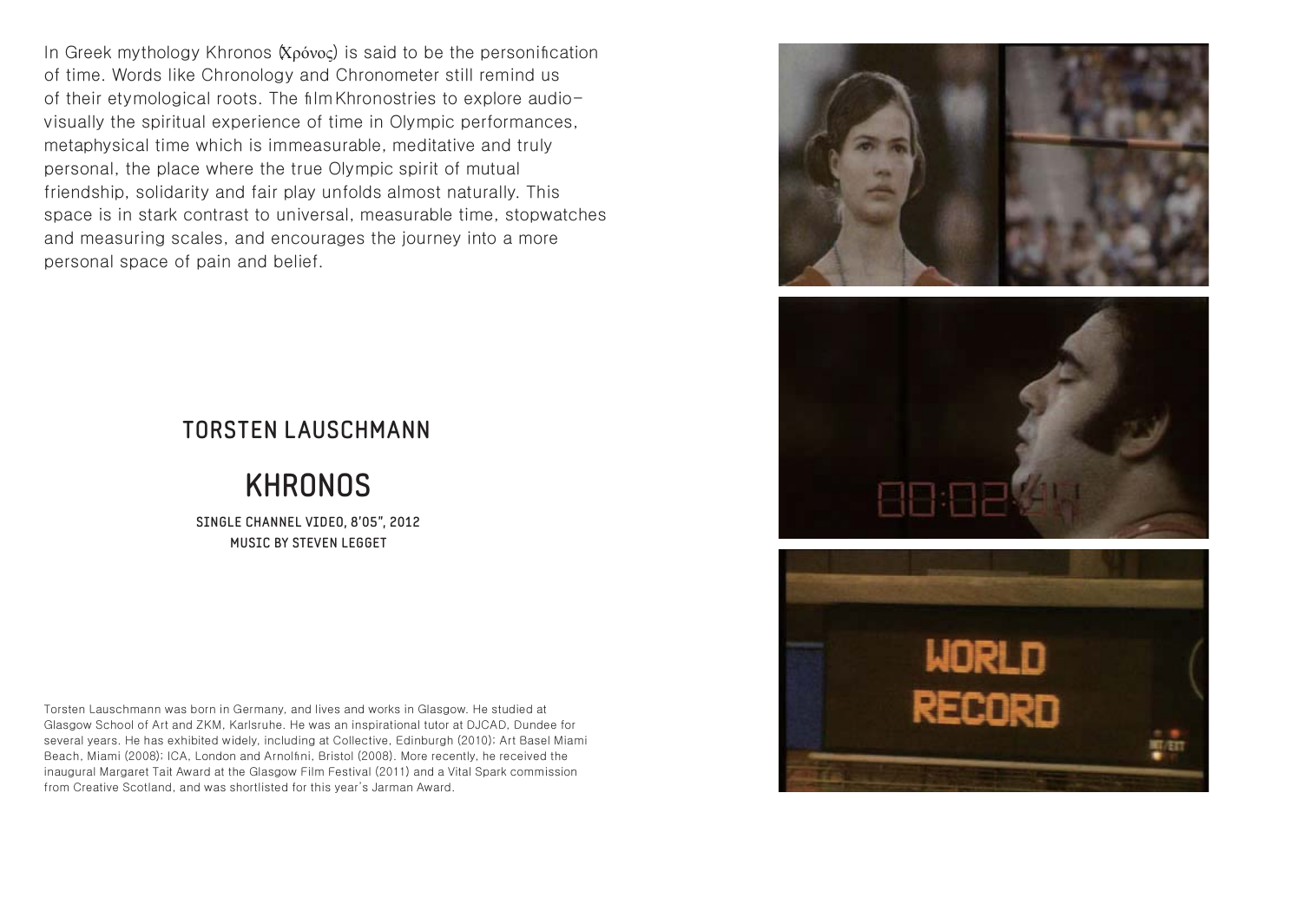An exploration of that still moment when the athlete faces himself and shuts out everything else, focuses only on the breathing lung, the beating heart, the nimble eye, the tensing limb -to the point where everything external appears to be behind glass or above water. The metronome features as a kind of oblique version of the 17th-century vanitas motif, a skewed timepiece holding on to rhythm, literally keeping time. The athletic gesture mirrors the artistic one in its quest for precision, artistry and something beyond skill.



#### **HIRAKI SAWA**

## **INSIDE**

SINGLE CHANNEL VIDEO, 5'13", 2012

Hiraki Sawa was born in Ishikawa, Japan, and lives and works in London. Since 2002, he has exhibited extensively, including solo exhibitions at the Musée des Beaux-Arts de Besancon, Besançon (2010); Yu-un, Tokyo (2009); Knoxville Museum of Art, Knoxville (2008); Chisenhale Gallery, London (2007); National Gallery of Victoria, Melbourne (2006); and James Cohan Gallery, New York (2006). He has won the Gotoh Memorial Prize (2011), the Decibel Award for Artists (2006), and the East International Award (2002).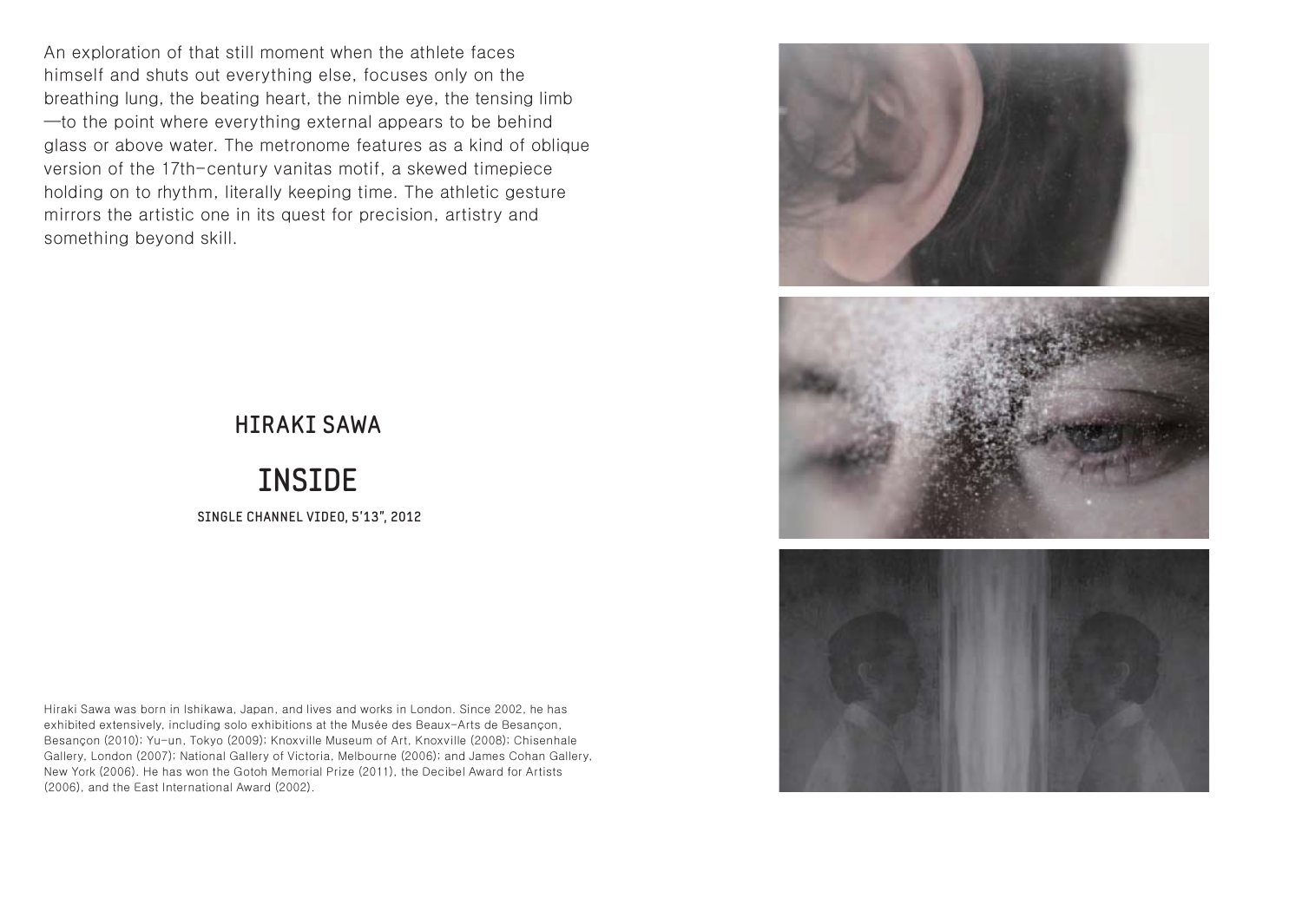Each person in Love Roulettealks about the notion of love. Contrary to the subject matter they are talking of, the image is athletes in physical fights, such as boxing, wrestling, fencing, judo and taekwondo. Two athletes in this video are captured in an extended time line, which is typically shown in sports broadcasting as a slow motion video. However, the time of the audience is frozen. They are the only two people in the world 'awake' and trying to throw the opponent to the ground. Their movement is too slow so they cannot reach each other until they finish talking about the 'Emotion of Love'. The contrast between visual aggression and verbal affection creates a strange discordance throughout the video. It almost deprives the athletes of the feeling of being in public space. and shares private moments with the audience watching this video.

# YFONDOO, JUNG **LOVE ROULETTE** SINGLE CHANNEL VIDEO, 11'03", 2012

Yeondoo Jung was born in Jinju, Korea and lives and works in Seoul, Korea. In 2007 he received the prestigious Artist of the Year award from the National Museum of Contemporary Art in Seoul, accompanied by an exhibition. His work has been included in the Taipei Biennial (2006); Gwangju Biennale (2004, 2006); Venice Biennale (2005); Liverpool Biennial (2004); and Istanbul Biennial (2003). He has had many solo exhibitions in Europe, Asia and the United States, most recently Handmade Memories at Tina Kim Gallery, New York (2012); Cinemagician, CREAM International Festival for Arts and Media, Yokohama (2009); and Bank Art, Yokohama (2009).





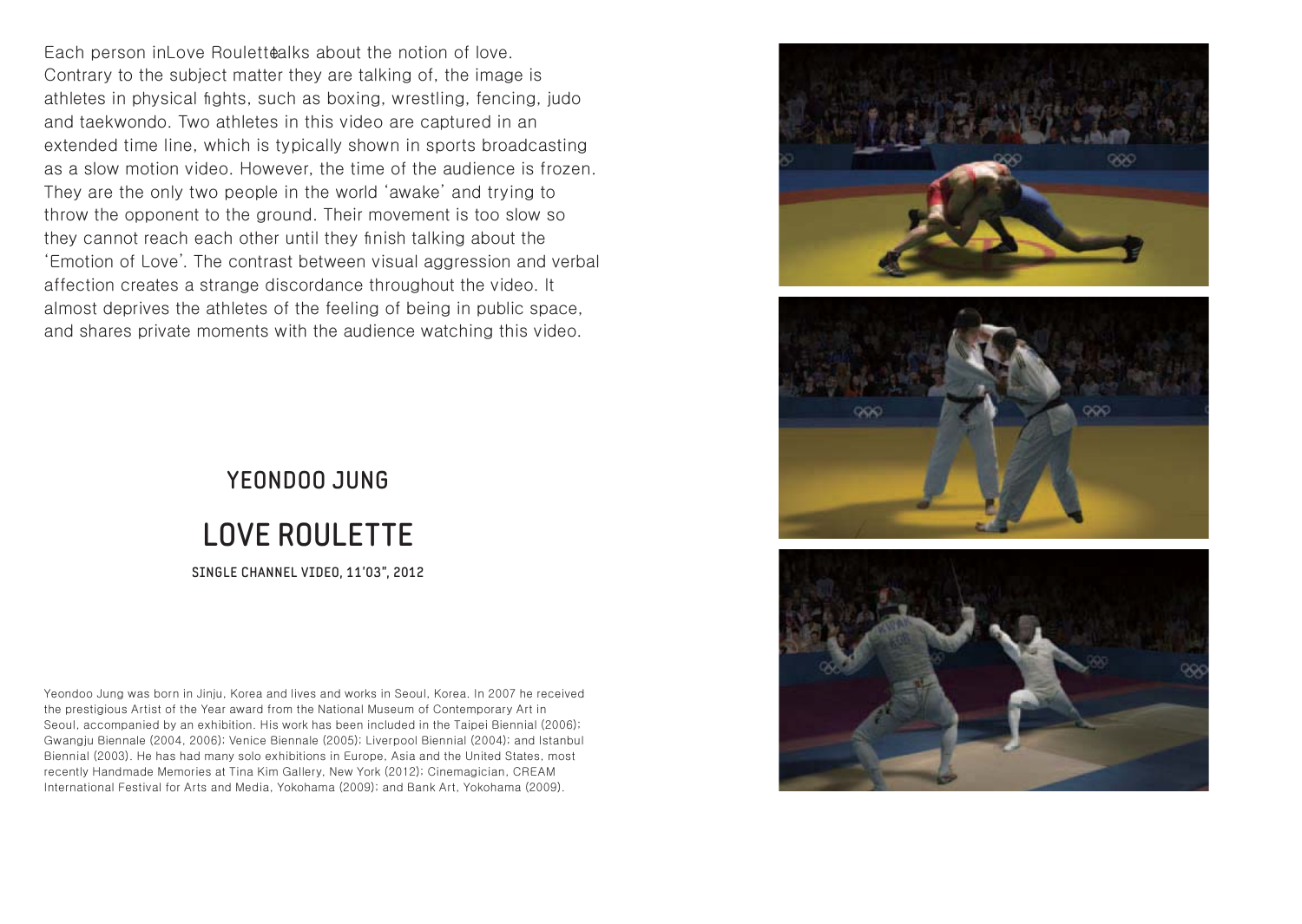Citius, Altiuss a split-screen work, juxtaposing Olympic archival material with rarely-seen Chinese documentary news footage that spans the last century, as well as original footage shot near the London 2012 site, on the brink of the Beijing Olympics, Developed from an earlier 5-screen moving image installation Faster, Higher (2008), commissioned by Film and Video Umbrella and the BFI, the piece comprises a series of sequences that explore the visual and cultural rhetoric around nation, unity, and sport, within and beyond the Olympics. In spite of China's absence from the Olympics for over three decades, the interweaving of archive footage suggests as many resonances as dissonances in the articulation of individual and collective endeavour, across different sporting and cultural contexts.





# **SUSAN PUT SAN LOK CITIUS, ALTIUS** SINGLE CHANNEL VIDEO, 10'00", 2012

susan pui san lok was born in England, lives and works in London. She is an artist and writer whose practice ranges across installation, moving image, sound, performance and text. Her work engages with notions of nostalgia and aspiration, place and migration, translation and diaspora. She has exhibited widely in the UK including at De La Warr Pavilion (2012); Hatton Gallery (2009); BFI Southbank (2008); Beaconsfield (2006); Chinese Arts Centre (2005); SPACE Triangle (2005); and Café Gallery Projects (2003). Internationally at Beijing 798 Space (2004); Hong Kong Arts Centre (2006); Shanghai Duolun MoMa (2005); and SITE Sante Fe. New Mexico (2012).

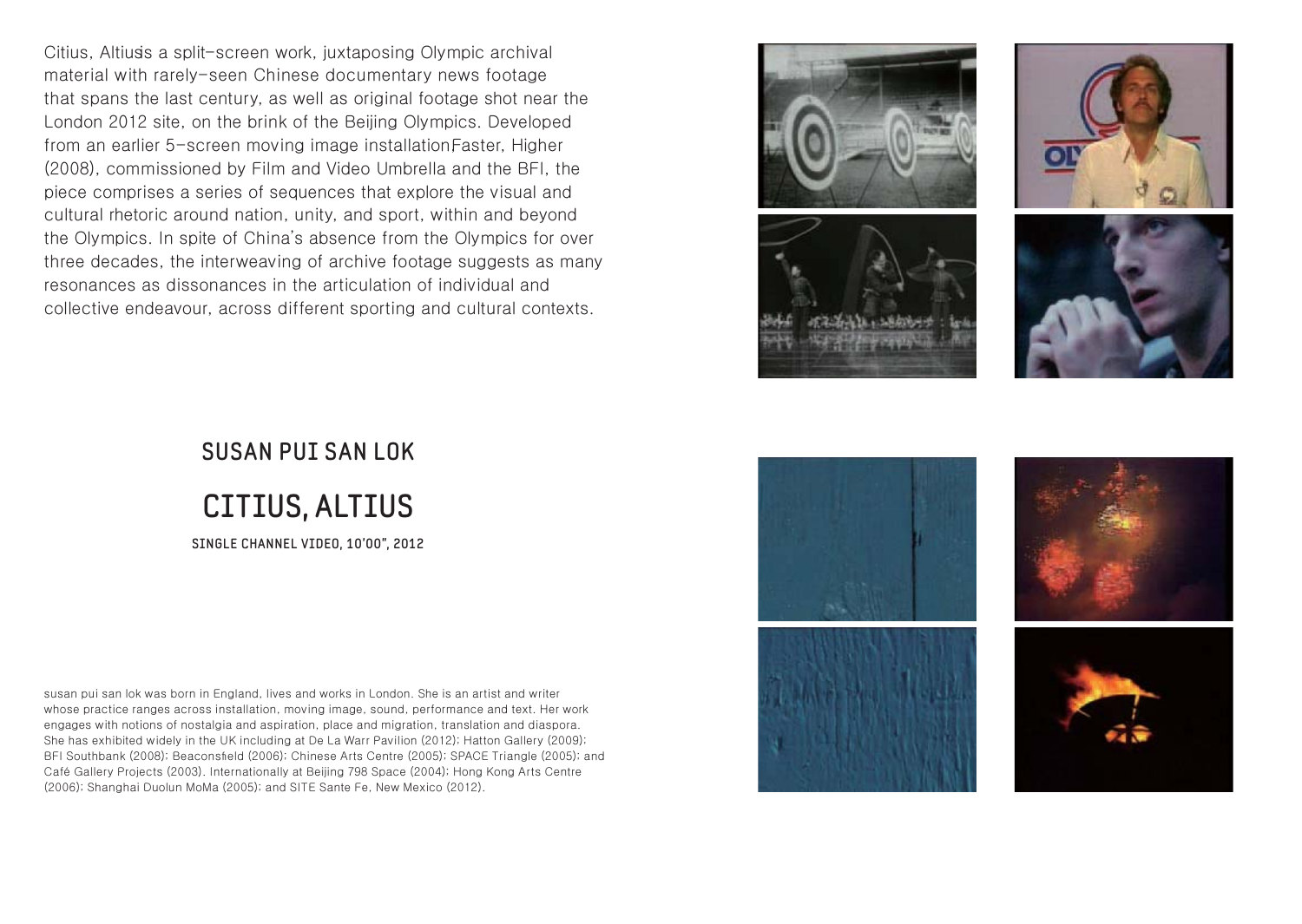Taking the motif of a sphere as an ideal form-Sphere is Rotation in a Circlerelates this form to the ideals of The Olympics to specifically focus on the sphere as it appears within rhythmic gymnastics and snooker. The film comprises footage taken in collaboration with the British rhythmic gymnast, Francesca Jones where the middle of the frame is the ball that she moves around. Similarly - there is a scene staged in The Railway Taverna hotel and pub near to the Olympic site where four local people are playing snooker.







# **EMILY WARDILL SPHERE IS ROTATION** IN A CIRCLE

SINGLE CHANNEL VIDEO, 13'30", 2012

Emily Wardill was born in England and lives and works in London. In her enigmatic films, she explores how social meanings are projected onto objects. Wardill's work has been screened at the London Film Festival (2011); the New York Film Festival (2009); International Short Film Festival Oberhausen (2007); Whitechapel Art Gallery, London (2007); and the Witte de With, Rotterdam (2007). Solo exhibitions include Badischer Kunstverein, Germany (2012); FRAC Champagne, France (2012); The Showroom, London (2009); De Appel, Amsterdam (2009); Institute of Contemporary Arts (ICA), London (2008); STANDARD (OSLO) (2008); and the performance event 'The Feast Against Nature', PS1 Contemporary Art Center, New York (2004).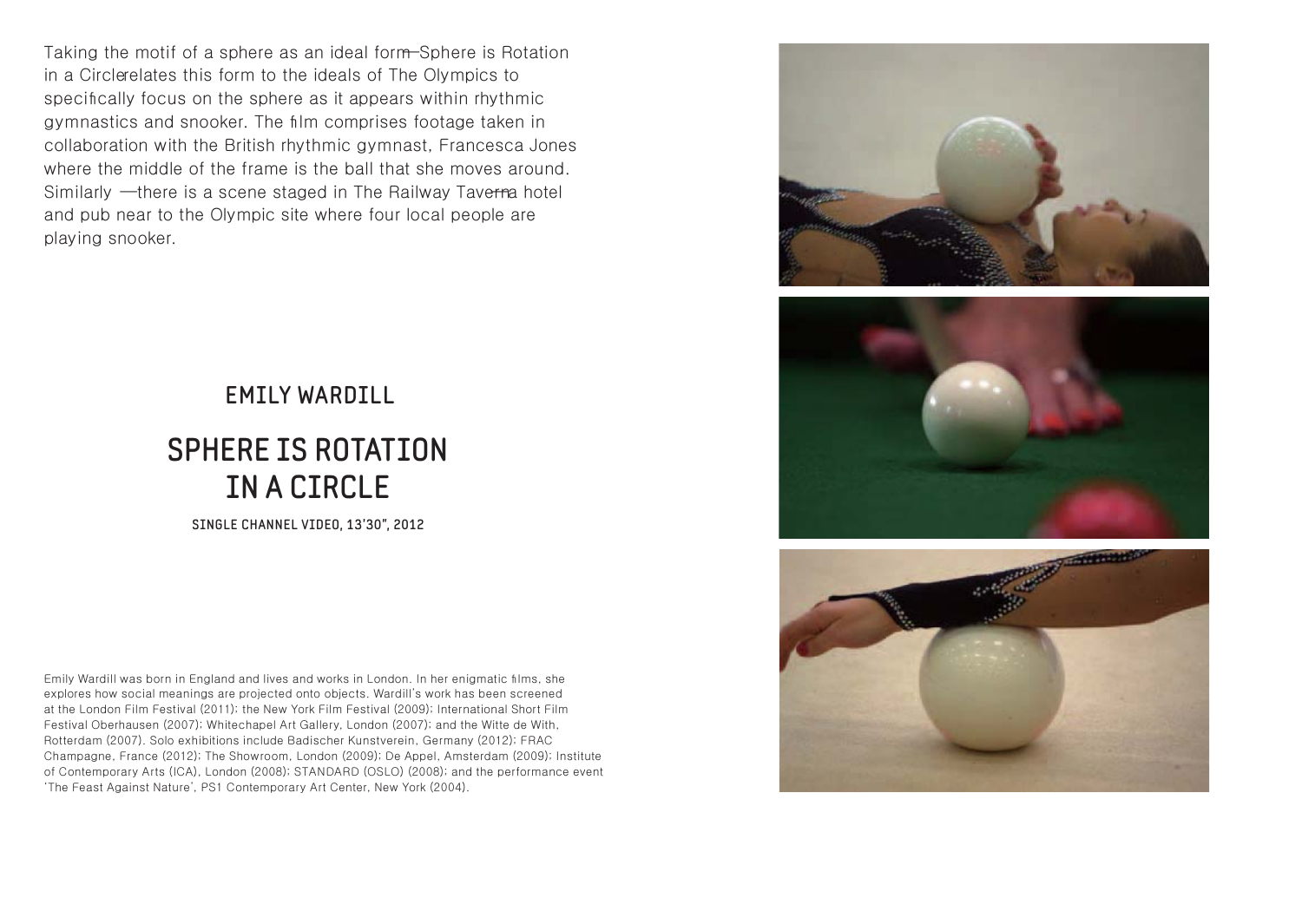With the interconnectedness of the five rings of the Olympic symbol as a quide, and with the unifying spirit of the Games as inspiration. Kimsooja presentsTo Breathe-Olympic&ach of the 203 countries participating in the Olympics is an integral part of this work. By layering diaphanous digital images of every country's flag on top of each other, the artist creates one flag out of many. This flag is in constant flux, as the image of the topmost flag is continually fading, replaced by that of the next flag, in an ongoing cycle without beginning or ending. Since the images are semi-transparent, the colours and designs of multiple flags are intermixed—a visual and symbolic breakdown of hierarchies, transcendence of boundaries. and blurring of the distinctions between different countries. To Breathe-Olympic is a wish for coexistence, for an ideal world in which individuals can unite in celebration of our distinctions and of our common humanity.

#### KIMS00JA

# TO BREATHE-OLYMPICS

SINGLE CHANNEL VIDEO, 35'09", 2012

Kimsooja was born in Daegu, Korea and lives and works in New York, Paris and Seoul. Her work combines performance, video and installation addressing issues of the displaced self and others. She has had major solo exhibitions at Perm Contemporary Art Museum (2012); Youngwang Nuclear Power Plant by The National Museum of Contemporary Art, Gwacheon (2010); Baltic Centre for Contemporary Art (2009); Hirshhorn Museum and Sculpture Garden, Washington DC (2008); Crystal Palace by Museo Nacional Centro de Arte Reina Sofía, Madrid (2006); Magasin 3, Stockholm Konsthall, Sweden (2006); The National Museum of Contemporary Art, Athens and Fondazione Bevilacqua La Masa, Venice (2005); PAC, Milan and Kunst Palast Dusseldorf (2004); Lyon Contemporary Art Museum (2003); Kunsthalle Bern (2002); PS1/MoMA, New York (2001); and Rodin Gallery of Samsung Museum of Art, Seoul (2000). Kimsooja has participated in the international exhibitions, Cities on the Move (1997–1999); Tradition/Tentions (1996–1998); including the Venice Biennale (2001, 2005, 2007); Whitney Biennial (2002); Gwangiu Biennale (2000); Sao Paulo Biennale  $(1998)$ ; and Istanbul Biennale  $(1997)$ .



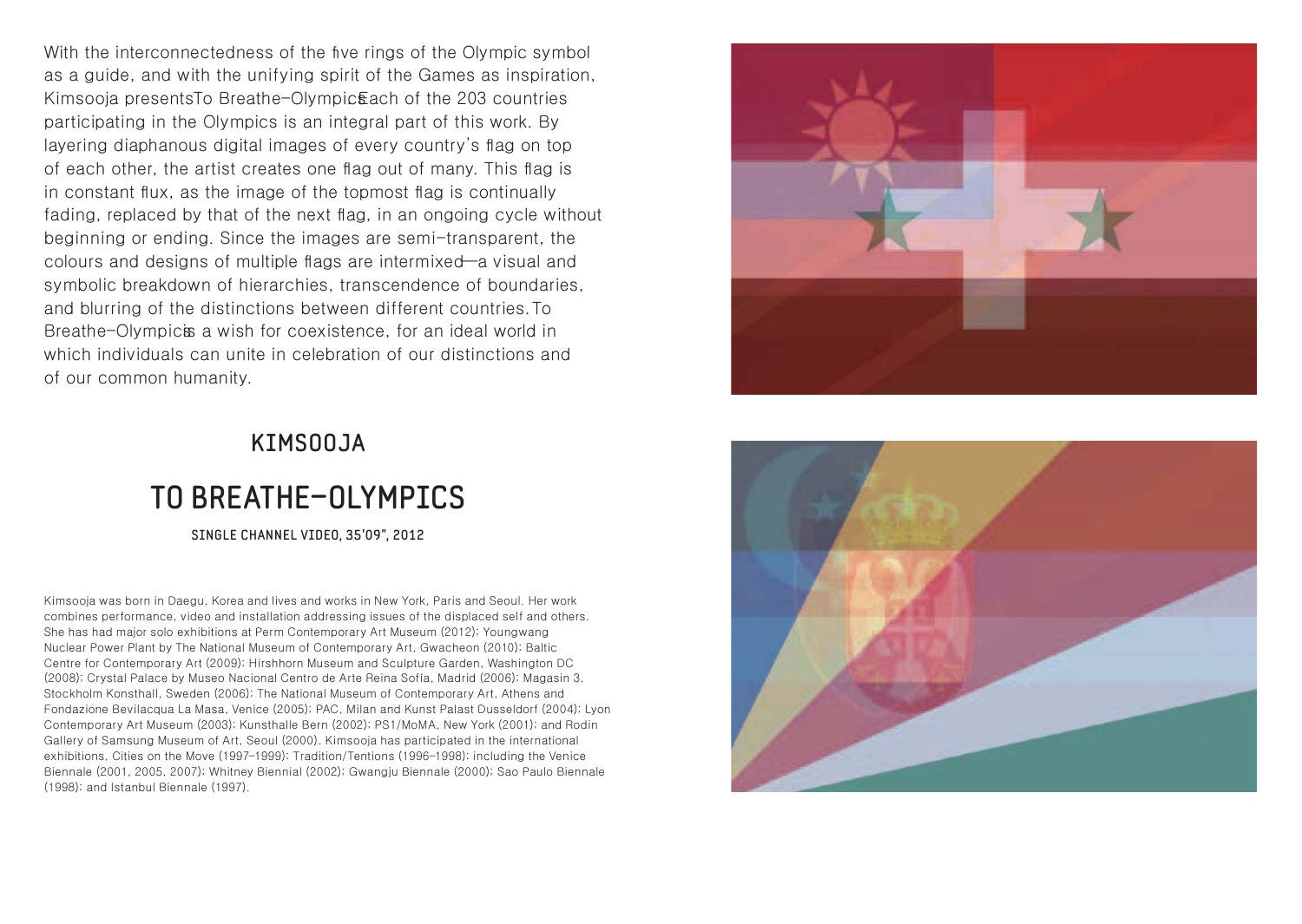**STALBAL**